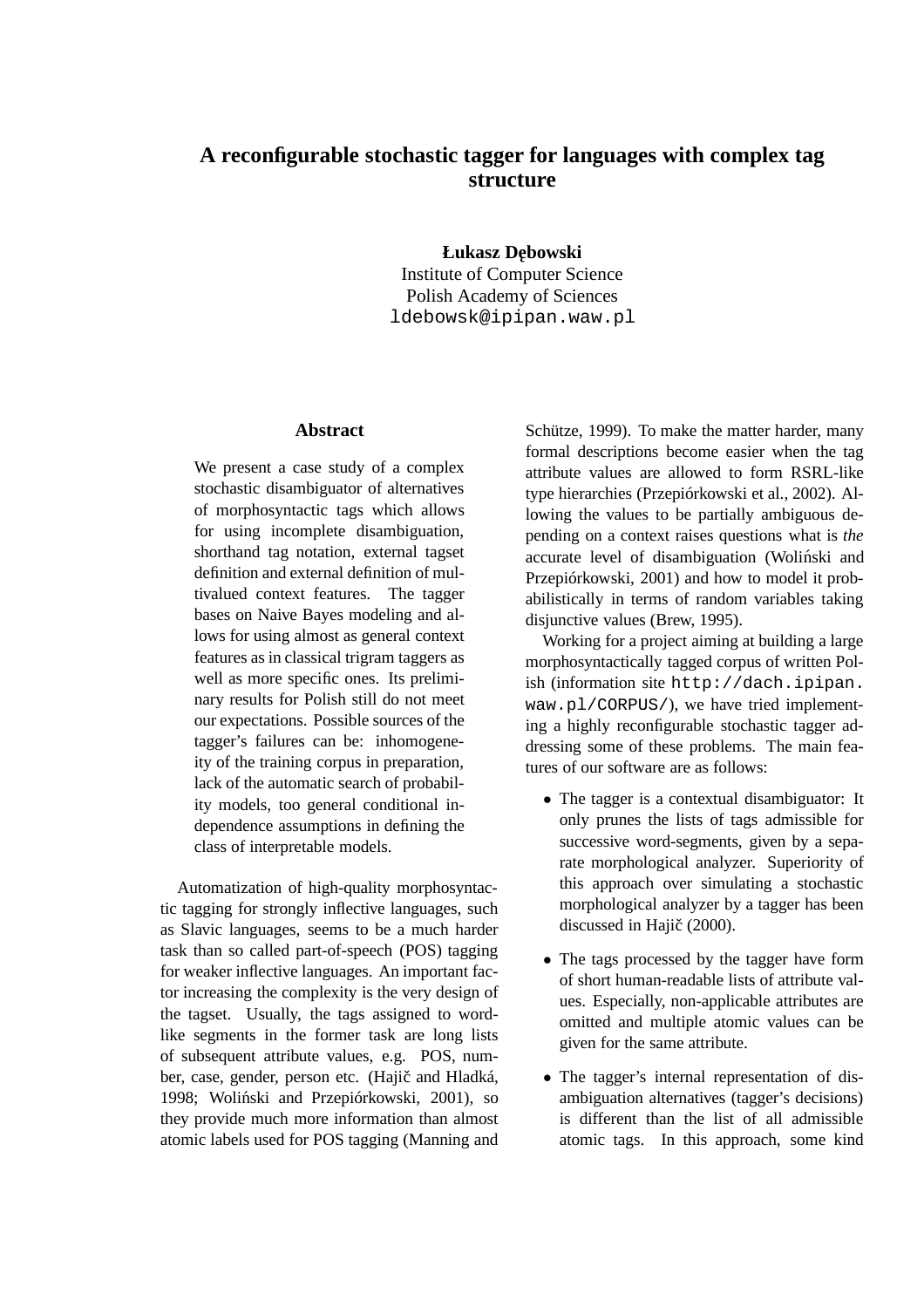of contextually-dependent incompleteness of disambiguation could be learned.

- Special configuration files inform the tagger which tag attributes are to be disambiguated and what multivalued context attribute are relevant for that. The tagger's inference uses a series of Naive-Bayes-like assumptions founded on joint distributions of disambiguation decisions for one tag attribute and values of one context attribute.
- The values of the context attributes are automatically instantiated and smoothed strings whose templates are given in a hand-made configuration file. This approach allows to combine strengths of generality of context attributes as in n-gram models (Brants, 2000; Megyesi, 2001) with their specificity as for binary features in MaxEnt taggers (Ratnaparkhi, 1996; Hajič and Hladká, 1998). Possibility of using alternative files defining the templates of context attributes eases constructive critiques of the particular definition of them.
- The tagger processes XML-formatted texts where input and output files have the same structure. Especially, it can be run on its own output to disambiguate some attributes in cascade rather than simultaneously.
- The tagger can be used for any other language supplied with morphological analyzer, training data and tagset-dependent configuration files.

In the following bulk of paper, we shall present the features of our tagger in more detail, we shall discuss its preliminary results for our Polish tagging project, as well as, we shall share remarks on possible extensions/improvements of the software behavior.

Our general feeling is that the tagger as we have it implemented and configured now for Polish is not a very practical program: It works very slow and it makes much more mistakes than state-ofthe-art taggers. In fact, the tagger gives its users so much freedom of manual configuration and feedback information in the error reports that they get lost. We hope that much accuracy can be earned when some automatic search for the optimal configuration files is implemented. On the hand, we are still afraid if we have not *underfitted* with various conditional independence assumptions, which restrain the tagger from seeing sequences of very specific tags as something systematic: Especially, each tag attribute is disambiguated probabilistically independently and the program does not allow for treating tags as atomic entities in probability modeling. This cannot be overcome without a major change in the program and, worse, in the already complex structure of its configuration files.

Despite all these drawbacks, we present some study of how one can think creatively about tagging and how one cannot find a quick break-even when trying to implement too many good guidelines in one piece. We report on lots of apparently technical details, hoping that their exposition can help see the tagger as something more than a black box and identify the sources of its errors.

# **1 Human-readable tags and tagger's decisions**

Before we can define the probabilistic model of our tagger and the scheme of its training, we need to define some pretty abstract entities. These entities are tagger's disambiguating decisions whose conditional probability is maximized given the initial state of the text annotation. The decisions differ from human-readable tags in the corpus. To explain what they are and why they are there, we need to clarify how the tagger interprets the structure of text annotation in a way which allows for running the tagger on its earlier outputs.

Figure 1 presents a general scheme of using the tagger. Any plain text (format 0—possibly with some general XML tags) is first fed through script analize.plain.text.pl which identifies word-like segments and gives them their full morphological analysis, i.e. the list of all possible tags (Morfeusz.pm is a library serving the Polish morphological analyzer, written by our colleague). After the analysis, the text obtains format 2 which is conserved through multiple calls of the tagger (named Cypher.pl). The only thing which happens during these calls is reducing the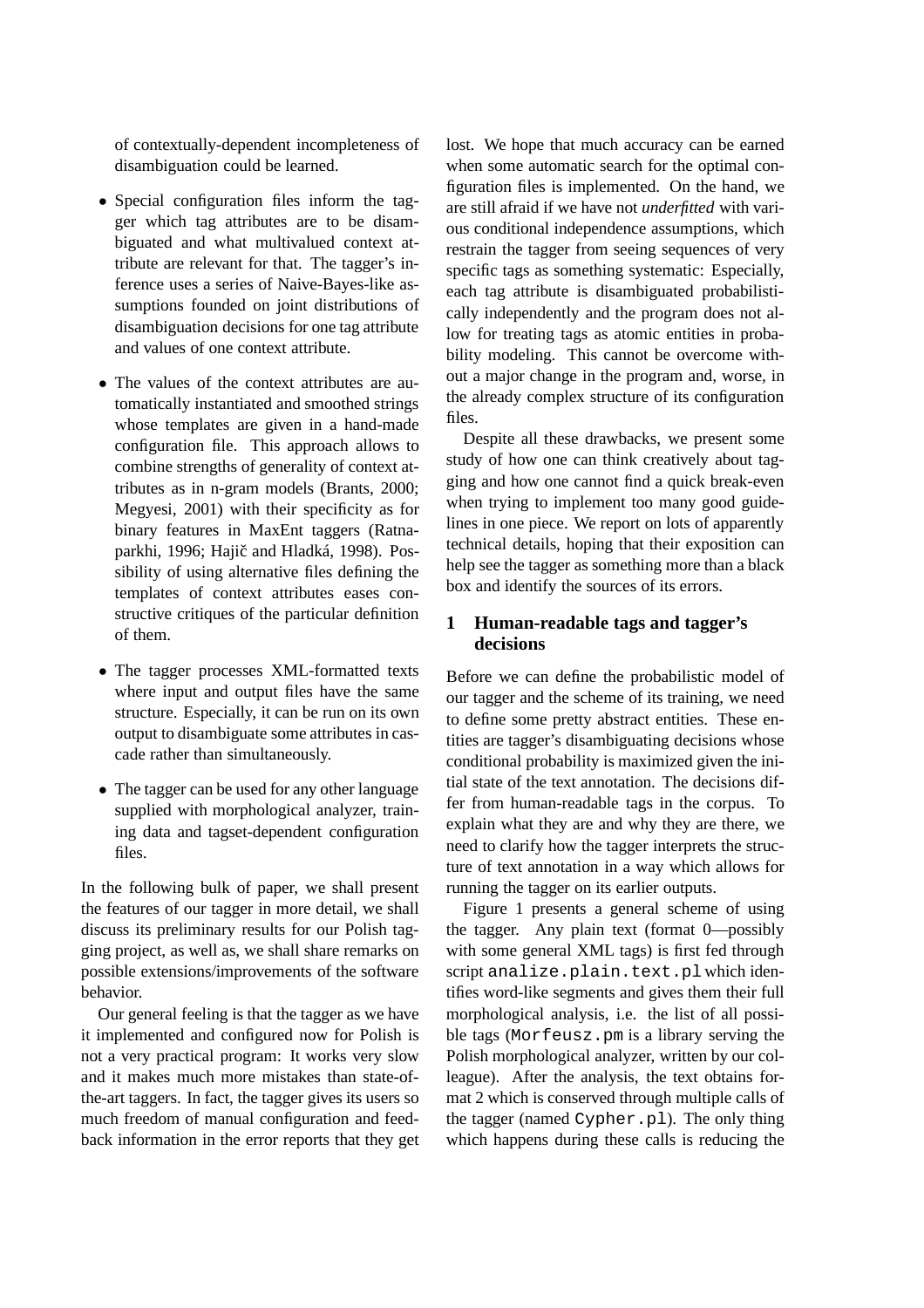

Figure 1: Structure of tagger running.

number of alternative tags initially given by the morphological analysis. Each tagger call can be used to disambiguate different sets of tag attributes depending on the given configuration files (such as conx.attributes.\*).

In fact, in format 2, each tagged segment (roughly orthographic word) is given two identically formatted lists of potentially ambiguous linguistic annotation: the full morphological analysis and the reduced morphological analysis as pruned by the tagger (initially equal to the full morphological analysis). In format 3, used for training and test corpora, there is a third list containing the morphological analysis as pruned by the human annotators (it shares the same format and it can be only partially disambiguated). During any kind of the tagger call (training, testing, or tagging new texts), it is only the tagger-pruned analyses that are pruned against values of the call-dependent tag attributes. Full morphological analyses and human-pruned analyses remain untouched. Unfortunately, tagger-pruned analyses must be pruned also in the original training and test data to obtain the relevant test and training data for the next tagger call run in a pipe.

Each morphological analysis, full or reduced, appearing in the annotated texts can be ambiguous and it has a form of shorthand human-readable tags grouped by lemmas. Here is an example of

the full morphological analysis for the Polish word kurze (dust, cock, hen, hen:Adj):

```
<l>kurz<t>subst:pl:nom.acc:m3
<l>kur<t>subst:sg:loc.voc:m2
<l>kura<t>subst:sg:dat.loc:f
<l>kurzy<t>adj:sg:nom.acc:n1.n2:
pos<t>adj:pl:nom.acc:m2.m3.f.n1.
n2.p2.p3:pos\n
```
The tags are lists of values separated by colons  $(:)$ and dots (.). Colons separate tag attributes and dots separate alternative values for the same attribute. When the dot is used for more than one attribute, the tag means the full Cartesian product of alternatives. Values of non-applicable attributes are omitted.

The omission of attributes is not used in the tagger's internal representation of the reduced morphological analysis (called tag list). Here, each attribute has its fixed position, and our example of full morphological analysis is transformed one-toone into list:

```
[[subst,pl,nom.acc,m3,-,-,...,kurz],
 [subst,sg,loc.voc,m2,-,-,...,kur],
 [subst, sq, dat.loc,f,-,-,\ldots,kura],
 [adj, sg, nom. acc,n1.n2,-pos,...,kurzy],
 [adj,pl,nom.acc,m2.m3.f.n1.n2.p2.p3,
  -,pos,...,kurzy]]
```
This transformation is controlled by file tag.attributes.\* which specifies names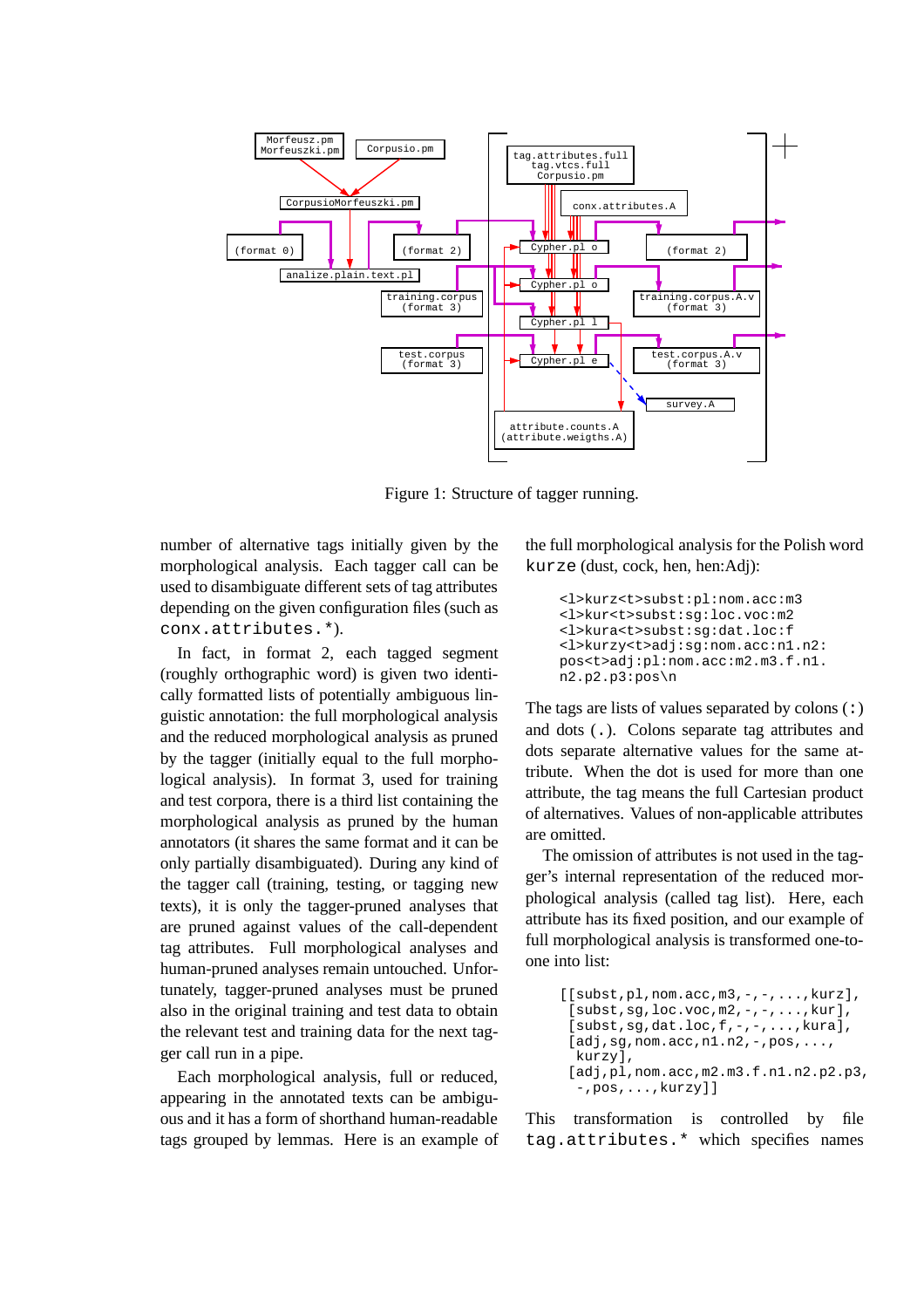of consequent tag attributes and enumerations of their values

<POS> conj prep subst fin ... <number> sg pl <case> nom gen dat acc inst loc voc ...

(The last tag attribute is always lemma, which is not enumerative but formally useful as a kind of tag attribute.)

Human-reduced analyses in the training data are allowed to be ambiguous, so the tagger could learn not to disambiguate in some contexts. In this case, one needs to differentiate tagger's lists of disjunctive disambiguation decisions (decision lists) from the tagger-pruned tag lists. In fact, each decision list is a very simple functions of the taggerreduced tag list. E.g., if it is specified that only number and case can be disambiguated in a given tagger call, the list of decisions for our continued example is:

| $[$ [LEAVE, LEAVE, LEAVE, LEAVE, $\ldots$ , LEAVE], |
|-----------------------------------------------------|
| [LEAVE, sq, nom, LEAVE, , LEAVE],                   |
| [LEAVE, sq, dat, LEAVE, , LEAVE],                   |
| [LEAVE, sq, acc, LEAVE, , LEAVE],                   |
| [LEAVE, sq, loc, LEAVE, , LEAVE],                   |
| [LEAVE, sg, voc, LEAVE, , LEAVE],                   |
| [LEAVE, pl, nom, LEAVE, , LEAVE],                   |
| [LEAVE, pl, acc, LEAVE, , LEAVE]                    |

Decision list contains all choices of atomic values of disambiguated attributes plus special decision [LEAVE,LEAVE,...,LEAVE].

When a decision is eventually selected from the list, the new reduced tag list becomes former reduced tag list unified with the decision against all tag attributes. LEAVE and any value X unifies downto X. Atomic value Y and any value X unifies downto Y if X contains Y and downto empty set otherwise. For learning and testing purposes, the right decision to be expected from the tagger is computed as follows: When any manually disambiguated tag attribute has just one value, the same attribute value is chosen for the right decision. When the attribute is ambiguous, same attribute for the right decision equals to LEAVE.

The differentiation between all the tag attributes and the disambiguated tag attributes was motivated by the occurrence of tag lists close to large Cartesian products: Some Polish participle forms

contain alternative values for so many tag attributes, that one would get  $> 90$  disjunctive decisions for one word if disambiguating all attributes simultaneously. Sequential disambiguation reduces polynomial complexity downto linear one and may enable better probability estimation. Additionally, disambiguation of only 4 out of 14 identified morphosyntactic tag attributes usually suffices in Polish for the full tag disambiguation.

## **2 Probability modeling**

The general problem of probabilistic modeling of decision processes is simple to phrase: If we want a particular decision  $T$  to depend on all its context, we find that pairs (decision, context state) are unique events and we cannot generalize beyond them. If we group the contexts into too few equivalence classes and make the same decision for all contexts in a class, then we lose sensitivity of the decisions. Finding the optimal equivalence classes can need large amounts of domain knowledge or extensive search. Probability modeling gives additional hint: Define several not so sophisticated partitions of contexts into equivalence classes. Find the joint probabilities of pairs (decision, equivalence class of  $i$ -th context partition). From these, compute the joint probability of tuples (decision, equivalence classes for all context partitions) assuming some regularity of this distribution. Depending on the size of available training data, it can give better results than direct estimation of the tuple distribution.

In stochastic text tagging by our tagger, there is a string of decisions for successive word segments (text positions) rather than one decision. Let  $T_i$  be the tagger's decision at text position i,  $i \in \mathcal{I}$ . The admissible disjunctive choices for  $T_i$  are  $\mathbf{t}_{ij}, j \in \mathcal{J}_i$ . Both  $T_i$  and  $\mathbf{t}_{ij}$  are vectors of values  $T_{it}$  and  $t_{ijt}$  for disambiguated tag attributes t,  $t \in \mathcal{T}$  ( $\mathbf{t}_{ijt}$  equals to an atomic tag attribute value or LEAVE). On the other hand, there is a set of random variables, called context attributes  $C_{itc}$ ,  $c \in C_t$ , which take values identifying disjunctive equivalence classes of successive context partitions. During tagging, context attribute values are computed using scheme:  $C_{itc} = f_{tc}(\Omega, i, \{T_{i't'}\}_{(i',t') \in \mathcal{P}(i,t)}),$ where  $\Omega$  represents the whole input text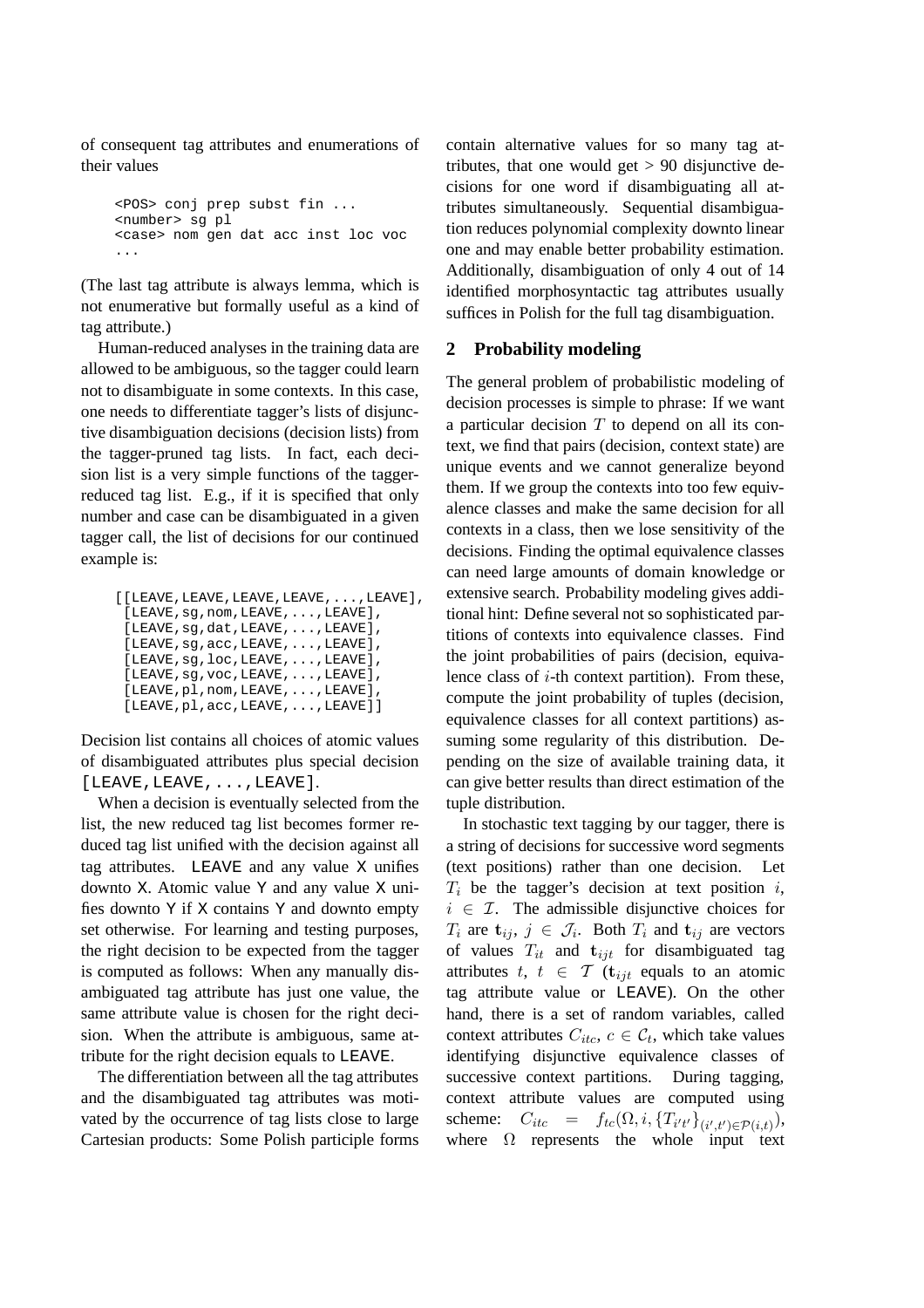(list of word-segments and their input tag lists).  $\mathcal{P}(i,t) = (\{i-k,\ldots,i-1\} \times \mathcal{T}) \cup$  $({i} \times ({0, ..., t-1} \cap T)).$  ftc are fastcomputable functions taking repeatable values we describe later.

For a formulated probability model  $P\left(T_i = \cdot \mid \{C_{itc} = \cdot\}_{t \in \mathcal{T}, c \in \mathcal{C}_t}\right)$ the tagger uses Viterbi search to find the optimal string of decisions  $\mathbf{t}_{ij_i}$ ,  $i \in \mathcal{I}$ , maximizing product

$$
\prod_{i \in \mathcal{I}} P(T_i = \mathbf{t}_{ij_i} | \{ C_{itc} = f_{tc}(\Omega, i, \{\mathbf{t}_{i'j_{i'}t'}\}_{(i',t') \in \mathcal{P}(i,t)} \} \}_{t \in \mathcal{T}, c \in \mathcal{C}_t} ).
$$

(Viterbi search is done as for a non-stationary hidden Markov model of order k). Direct estimation of  $P\left(T_i=\cdot\,|\,\{C_{itc}=\cdot\,\}_{t\in\mathcal{T},c\in\mathcal{C}_t}\right)$  is assumed unfeasible. The tagger approximates it as

$$
P\left(T_i = \mathbf{t}_{ij} | \{C_{itc} = \mathbf{c}_{tc}\}_{t \in T, c \in C_t}\right) = \prod_{t \in T} P(T_{\cdot t} = \mathbf{t}_{ijt}) \prod_{c \in C_t} P(C_{\cdot tc} = \mathbf{c}_{tc} | T_{\cdot t} = \mathbf{t}_{ijt}) \sum_{j' \in \mathcal{J}_i} \prod_{t \in T} P(T_{\cdot t} = \mathbf{t}_{ij't}) \prod_{c \in C_t} P(C_{\cdot tc} = \mathbf{c}_{tc} | T_{\cdot t} = \mathbf{t}_{ij't}) \tag{1}
$$

where numerical values of  $P(T_t = \cdot)$ ,  $P(C_{tc} =$  $\cdot$  |  $T_{t}$  =  $\cdot$  | do not depend explicitly on *i*. If the decision lists were Cartesian products:  $\bigcup_{j \in \mathcal{J}_i} \times_{t \in \mathcal{T}} \mathbf{t}_{ijt} = \times_{t \in \mathcal{T}} \bigcup_{j \in \mathcal{J}_i} \mathbf{t}_{ijt}$ , then approximation (1) would be equivalent to assuming that (i) variables  ${C_{itc}}_{c \in C}$  are independent given  $T_{it}$ (naive Bayes), and (ii) given all  ${C_{itc}}_{t \in T, c \in C}$ , variables  ${T_{it}}_{t \in \tau}$  are also independent (compare Hajič and Hladká (1998)).

Estimation of probabilities  $P(T<sub>t</sub> = \cdot)$ ,  $P(C_{tc} = \cdot | T_t = \cdot)$  is done using formula

$$
P(T_t = \mathbf{t}_{ijt} | C_{tc} = \mathbf{c}_{tc}) =
$$
  
# of positions *i* such that  $T_{it} = \mathbf{t}_{ijt}$  i  $C_{itc} = \mathbf{c}_{tc}$ ,  
# of positions *i* such that  $C_{itc} = \mathbf{c}_{tc}$ ,

where the counts of positions are faked by smoothing procedure described in the next section.

## **3 Definition of context partitions**

Functions  $f_{tc}$ , defining the context partitions, are specified in file conx.attributes.\*. The file is merely read by the tagger and it can be prepared by hand. Table 1 shows an example of this file. First column is the name of some tag attribute, say  $t$ -th one. Then, the second column is a string defining  $f_{tc}$ . The string defining  $f_{tc}$  resembles definition of a decision tree with identical structure of all branches. It represents a succession of tests and variable instantiations evaluated at each text position with decision ambiguous for t-th tag attribute. Larger and larger prefixes of the string are taken into account as long as no false condition is demanded or no instantiation results in disallowed prefixes. (Smoothing procedure provides a list of allowed instantiated prefixes, which is substantially smaller than the list of all syntactically correct instantiations). The longest achieved prefix with instantiated variables is returned as  $f_{tc}(\Omega, i, \{T_{i't'}\}_{(i',t') \in \mathcal{P}(i,t)})$ .

The meaning of currently recognized commands in the string defining  $f_{tc}$  is such:

• rp:INTEGER\_NUMBER: sets an auxiliary text position as current text position plus INTEGER\_NUMBER.

,

- wd:SOME STRING: checks if the segment at auxiliary position equals to SOME\_STRING.
- ac:, ex:, al:, my: followed by NAME OF A TAG ATTR: and SOME\_STRING: check if SOME\_STRING for tag attribute NAME\_OF\_A\_TAG\_ATTR at auxiliary position is: the alternative of available values  $(ac:),$  one of available values ( $ex:$ ), the only available value ( $a1:$ ), the value of decision chosen by the tagger  $(my:$ .
- $\leftrightarrow$ : and  $\lt 0$  > : are variables replaced for demanded kind of entity with its value at the auxiliary text position  $(\leq)$ : ) or at the current position  $( $0>$ :).$

For any definition of  $f_{tc}$ , such as rp:-1:wd:nie:rp:0:ac:<POS>:<>:ac: <lemma>:<>, and each of its maximally long values, such as C:rp:-1:wd:nie:rp:0:ac: <POS>:inf.impt:ac:<lemma>:iść.

iścić, there is a list prefixes representing less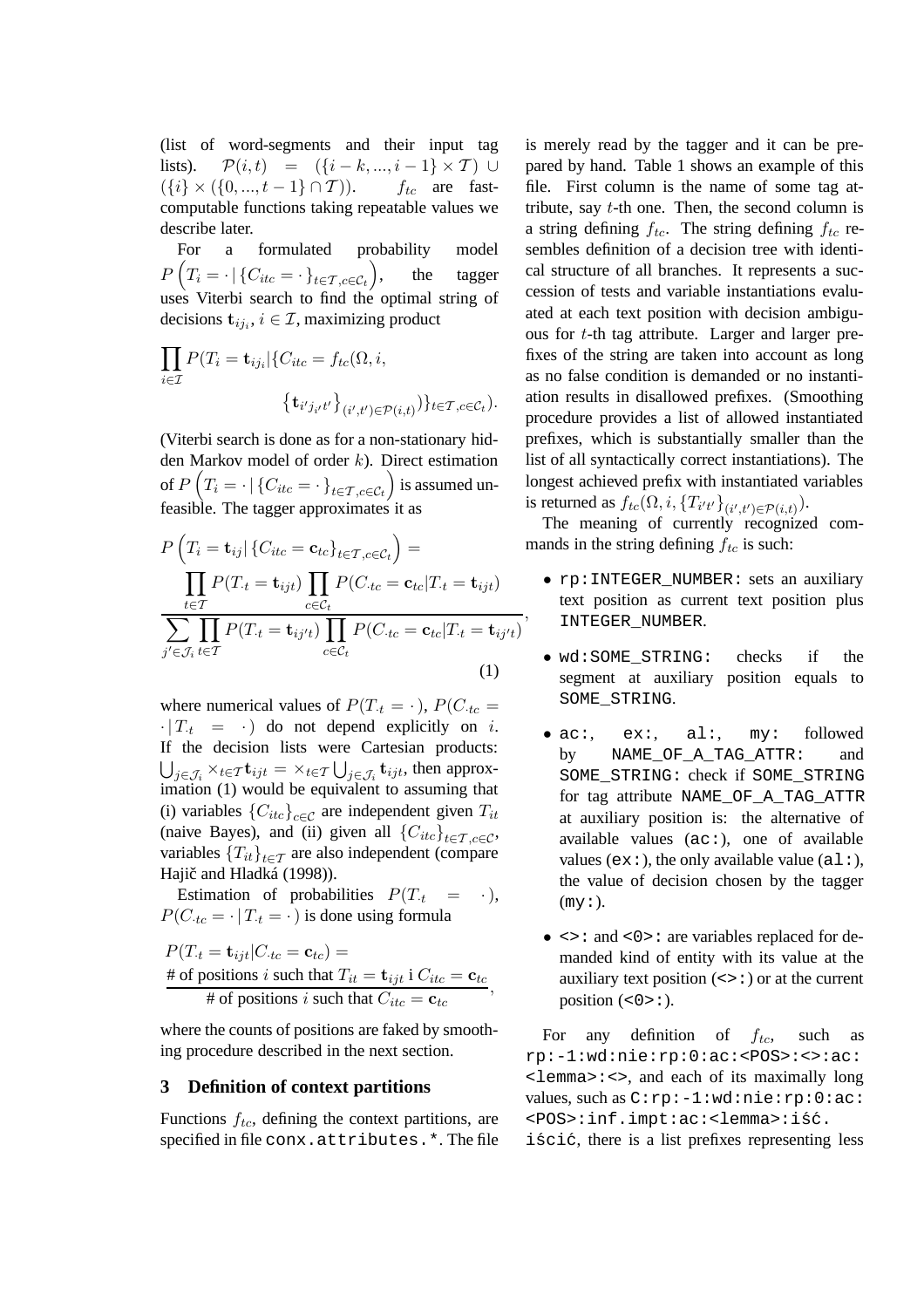```
and less specific information on the context:
C:rp:-1:wd:nie:rp:0:ac:<POS>:inf.
impt:ac:<lemma>:iść.iścić.C:rp:
-1:wd:nie:rp:0:ac:<POS>:inf.impt,
C:rp:-1:wd:nie, C:. For each of these
prefixes, except empty one—C, there is exactly
one prefix immediately shorter. Basing on this
property, we have implemented the following
smoothing of f_{tc} values:
```
- 1. During learning, the alphabet of allowed instantiated prefixes is not closed, so for each  $f_{tc}$ , counts of all its maximally long values are collected.
- 2. Each  $f_{tc}$  value passes all its counts to its immediate prefix if it was seen less than threshold (3 times).
- 3. The alphabet of allowed values of  $f_{tc}$  is fixed as the set of all prefixes of  $f_{tc}$  values currently counted positively.
- 4. For each  $f_{tc}$  value in the allowed alphabet, it is faked it was also seen (once) with special decision value  $T_{it}$  =SMOOTH.
- 5. During tagging,  $f_{tc}$  yields the longest allowed and matching instantiated value  $c_{tc}$ . If  $c_{tc}$  has no positive count with particular asked decision value  $T_{it} = \mathbf{t}_{ijt}, \mathbf{t}_{ijt}$  is treated as it were SMOOTH.

In the adopted disambiguation scheme, the order k of nonstationary Markov model to be used in Viterbi search is the negative of minimal argument of rp: commands followed by my: command. Thanks to that, given file conx.attributes.\*, our tagger identifies  $k$ automatically and accepts any value of k.

## **4 First results**

In this section, we would like to present several scores of our tagger on processing Polish texts. The scores should be considered preliminary due to several causes: (i) we believe that our conx.attributes.\* file is not optimal yet, (ii) improving the tagger's code continually, we have had too little time to test its behavior on large training data sufficiently, (iii) the training corpus

is still in a mix of two different degrees of disambiguation of gender values, (iv) morphological analyzer contains no guesser and unrecognized strings are not considered ambiguous by the tagger.

In our current Polish annotation scheme, tags consist of the following attributes: POS, number, case, gender, person, degree, aspect, negation, depreciation, accommodability, accentability, post-prepositionality, vocalicity, punctuation, lemma (Woliński and Przepiórkowski, 2001). We have observed that for given morphological analysis, any atomic tag is almost always identified given its values for just 4 attributes: POS, number, case, gender, lemma, and decided to disambiguate directly only these attributes.

Testing several *simple* versions of conx.attributes.\* file, we have observed that smaller error on POS is obtained when POS is disambiguated simultaneously with number, case, and gender while lemma is to be disambiguated afterwards.<sup>1</sup> The best conx.attributes.\* file we have found so far is presented in table 1. The general structure of this model of  $f_{tc}$ s resembles a product of trigram models for each of the disambiguated attributes. Some modification of conx.attributes.\* file might be adding POS values at positions  $-1,0,+1$  to  $f_{tc}$  values for number, case, and gender. Theoretically, this modification could be more sensitive to a regular grammar syntax of simple phrase structures. Strangely, this modification yields twice as high error rate as the original conx.attributes.\* file.

Observed error rates for  $f_{tc}$ s as in table 1 are:

|           |      | • Training data 01k (784 word segments) |
|-----------|------|-----------------------------------------|
|           |      | Error rate: (all tokens) (ambiguous)    |
| Overall   | 0.25 | 0.45                                    |
| on POS    | 0.06 | 0.10                                    |
| on number | 0.06 | 0.10                                    |
| on case   | 0.16 | 0.28                                    |
| on gender | 0.13 | 0.22                                    |
|           |      |                                         |

• Training data 10k (8118 word segments)

<sup>&</sup>lt;sup>1</sup>Some major ambiguity left for lemma disambiguation in this case are homonymous present tense forms for *musiec´* – 'to have' and *music´* – 'to compel'.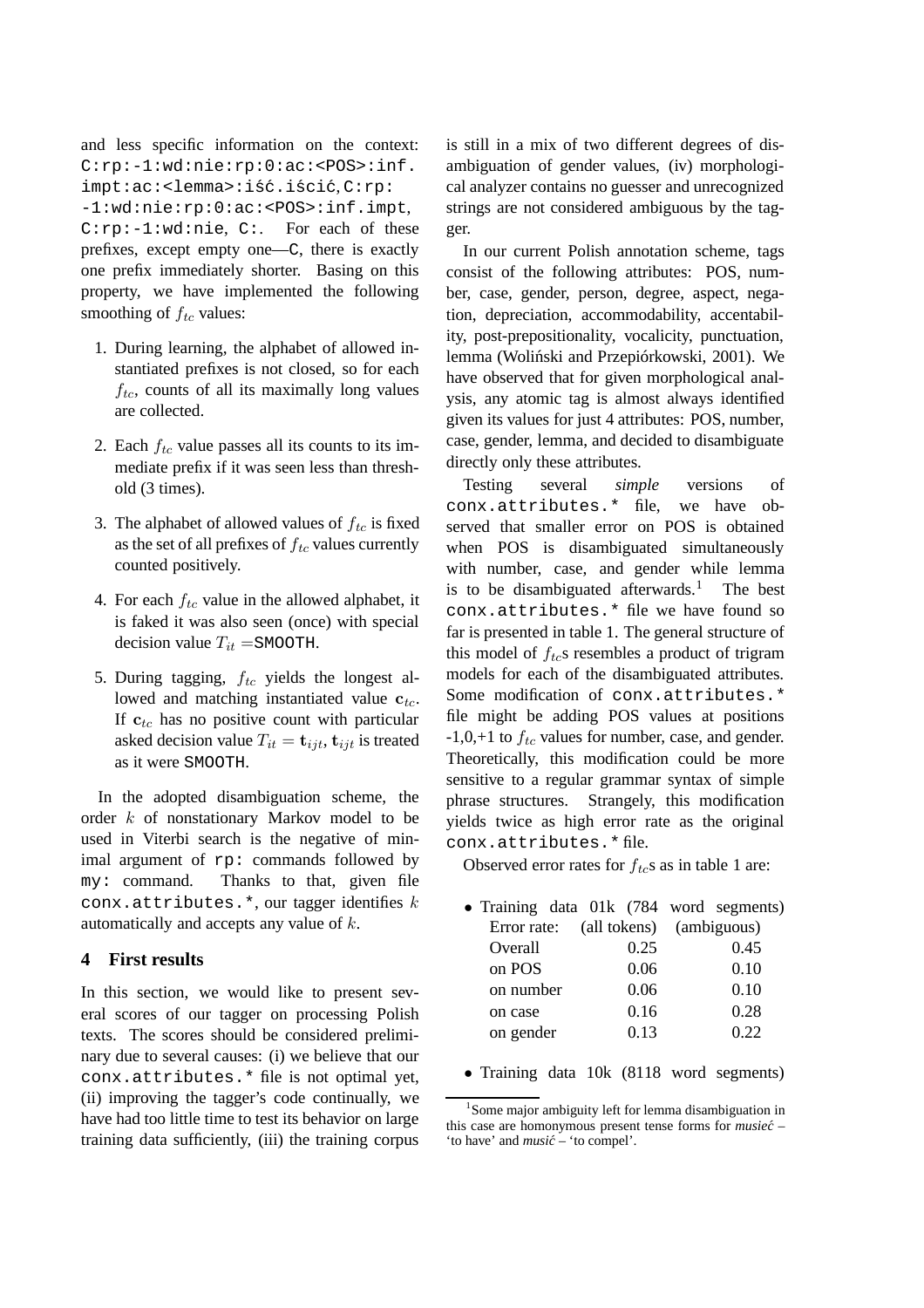| $<$ POS $>$       | $ac:\langle POS\rangle:\langle>\rangle:ac:\langlelemmax:\langle>\rangle$                                    |
|-------------------|-------------------------------------------------------------------------------------------------------------|
| $<$ POS $>$       | $ac:\text{POS}>\text{:}<>:rp:-1:my:\text{POS}>\text{:}ac:\text{elements}>\text{:}<>$                        |
| $<$ POS $>$       | $my: <$ POS>:<>:rp:+1:ac: <pos>:ac:<lemma>:&lt;&gt;</lemma></pos>                                           |
| #                 |                                                                                                             |
| <number></number> | $ac:$ < number> $::$ $\cdot$ $::$ $rp:-1:$ $my:$ < number> $::$ < $>$                                       |
| <number></number> | ac: <number>:&lt;&gt;:rp:+1:ac:<number>:&lt;&gt;</number></number>                                          |
| #                 |                                                                                                             |
| $<$ case $>$      | $rp:-1:my: ::$                                                                                              |
| $<$ case $>$      | $rp: +1:ac: <<$                                                                                             |
| #                 |                                                                                                             |
| <gender></gender> | $ac: <$ qender> $::<:rp:-1:my:<$ qender> $::>$                                                              |
| <gender></gender> | $ac:$ <gender><math>::</math>rp<math>::</math>1:ac<math>::</math> <gender><math>::</math></gender></gender> |
|                   |                                                                                                             |

Table 1: Preliminary conx.attributes.\* file used for Polish.

| Error rate: |      | (all tokens) (ambiguous) |
|-------------|------|--------------------------|
| Overall     | 0.23 | 0.41                     |
| on POS      | 0.06 | 0.11                     |
| on number   | 0.06 | 0.10                     |
| on case     | 0.14 | 0.24                     |
| on gender   | 0.11 | 0.19                     |

|           |                                      | • Training data 50k (41208 word segments) |
|-----------|--------------------------------------|-------------------------------------------|
|           | Error rate: (all tokens) (ambiguous) |                                           |
| Overall   | 0.20                                 | 0.34                                      |
| on POS    | 0.05                                 | 0.08                                      |
| on number | 0.04                                 | 0.08                                      |
| on case   | 0.12                                 | 0.20                                      |
| on gender | 0.07                                 | 0.13                                      |

• Full training data (558224 word segments) Error rate: (all tokens) (ambiguous) Overall 0.22 0.35 on POS 0.05 0.09 on number 0.05 0.08 on case 0.12 0.21 on gender 0.10 0.17

All trained models were tested on test data 5k (4117 word segments).

The error rate for full training data is larger than for 50k training data, especially on gender. This is probably due to the inhomogenous manual annotation of gender values we had already mentioned. Comparing with publications on similar tasks, our minimal overall error rate is twice as big as for Slovene (Džeroski et al., 2000) and 3 times as big as for Czech (Hajič and Hladká, 1998).

### **5 Comments and possible extensions**

It has been remarked that HMM trigram taggers using single multivalued context features can perform better and run faster than MaxEnt taggers trying to combine conditional probabilities for a multitude of binary features (Brants, 2000; Megyesi, 2001), even for large structured tagsets and Slavonic free word-order (Hajič et al., 2001). Our intention was to try out a hybrid approach in which a small number of multivalued context features is used. We have thought it can help solving data sparseness problems. Now we do not know exactly what is the most important cause of our present high error rate: inhomogenous Polish corpus annotation, deficiencies of morphological analysis, low efficiency of the manual model search, or the assumption of probabilistic independence of different tag attributes (used succesfully by Hajič and Hladká (1998)). Due to the last thing, we cannot either simulate a simple trigram tagger interpreting tags as single entities.

So as to overcome the manual model search, we have thought of writing another program which could read the error reports of our tagger and search for the optimal conx.attributes.\* file in a fixed space of context functions  $f_{tc}$ s. For binary context functions, Hajič and Hladká (1998) truncated the length of their definitions and searched extensively through a very large finite space of them. We think that optimal  $f_{tc}$  definitions may be so long that genetic algorithm search through the infinite space of  $f_{tc}$ s may be a better approach.

One might also search for more powerful se-